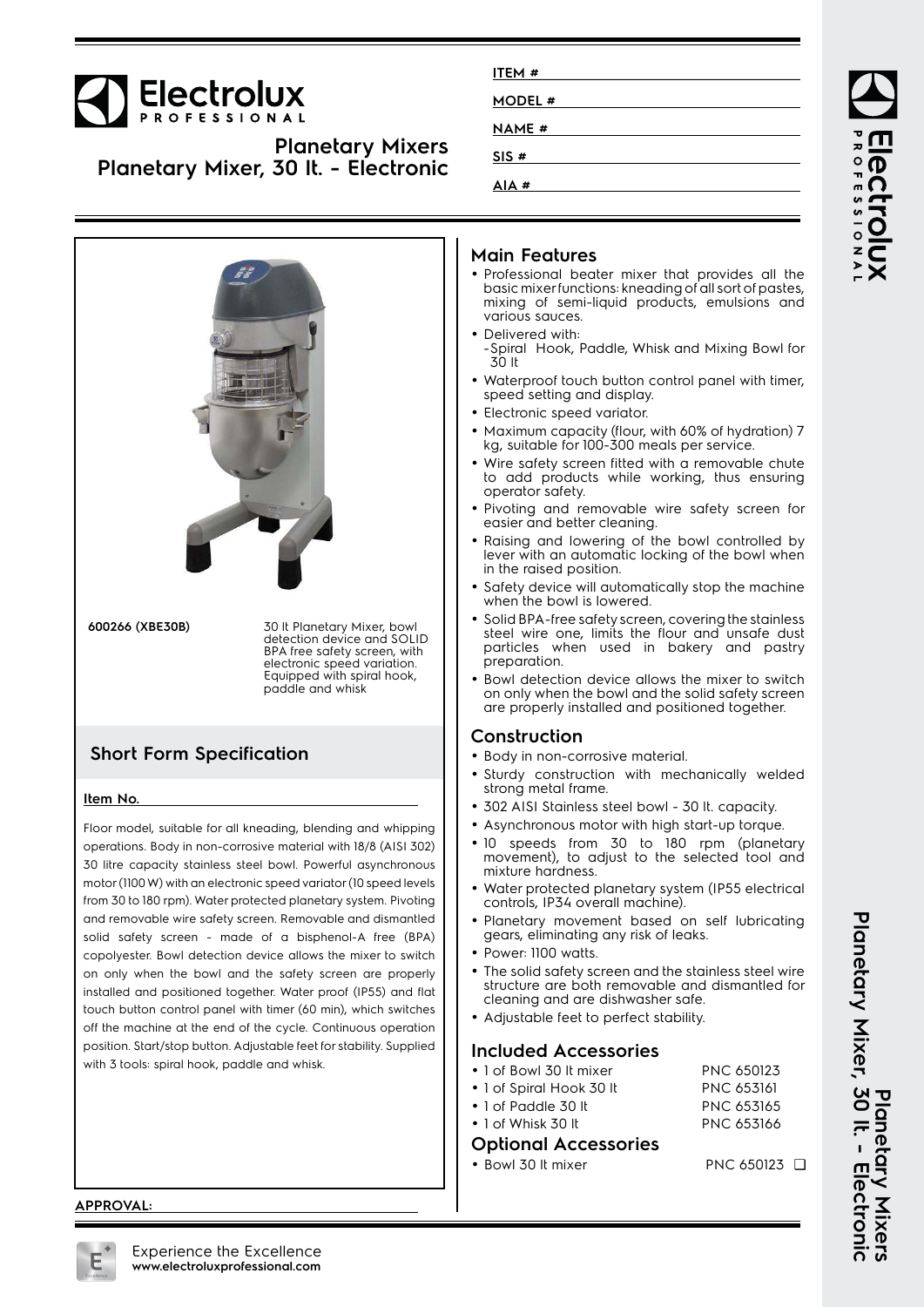

- 10 lt reduction kit (bowl, spiral hook, paddle, whisk) and removable spout for 30 lt planetary mixers PNC 650124 ❑
- 20 lt reduction kit (bowl, spiral hook, paddle, whisk) for 30 lt planetary mixers PNC 650125 ❑

| • Spiral Hook 30 It                              | <b>PNC 653161</b> | ◻ |
|--------------------------------------------------|-------------------|---|
| $\bullet$ Paddle 30 lt                           | PNC 653165        | ❏ |
| $\bullet$ Whisk 30 It                            | <b>PNC 653166</b> | ❏ |
| • Reinforced Whisk 30 It (for heavy<br>duty use) | PNC 653253 $\Box$ |   |
| • Kit wheels for 20/30/40 litre                  | PNC 653552        | ❏ |

- planetary mixers (only XB models) PNC 653552 ❑
- Bowl trolley for 30 lt planetary mixers PNC 653562 ❑(cannot be used with wheel kit 653552)